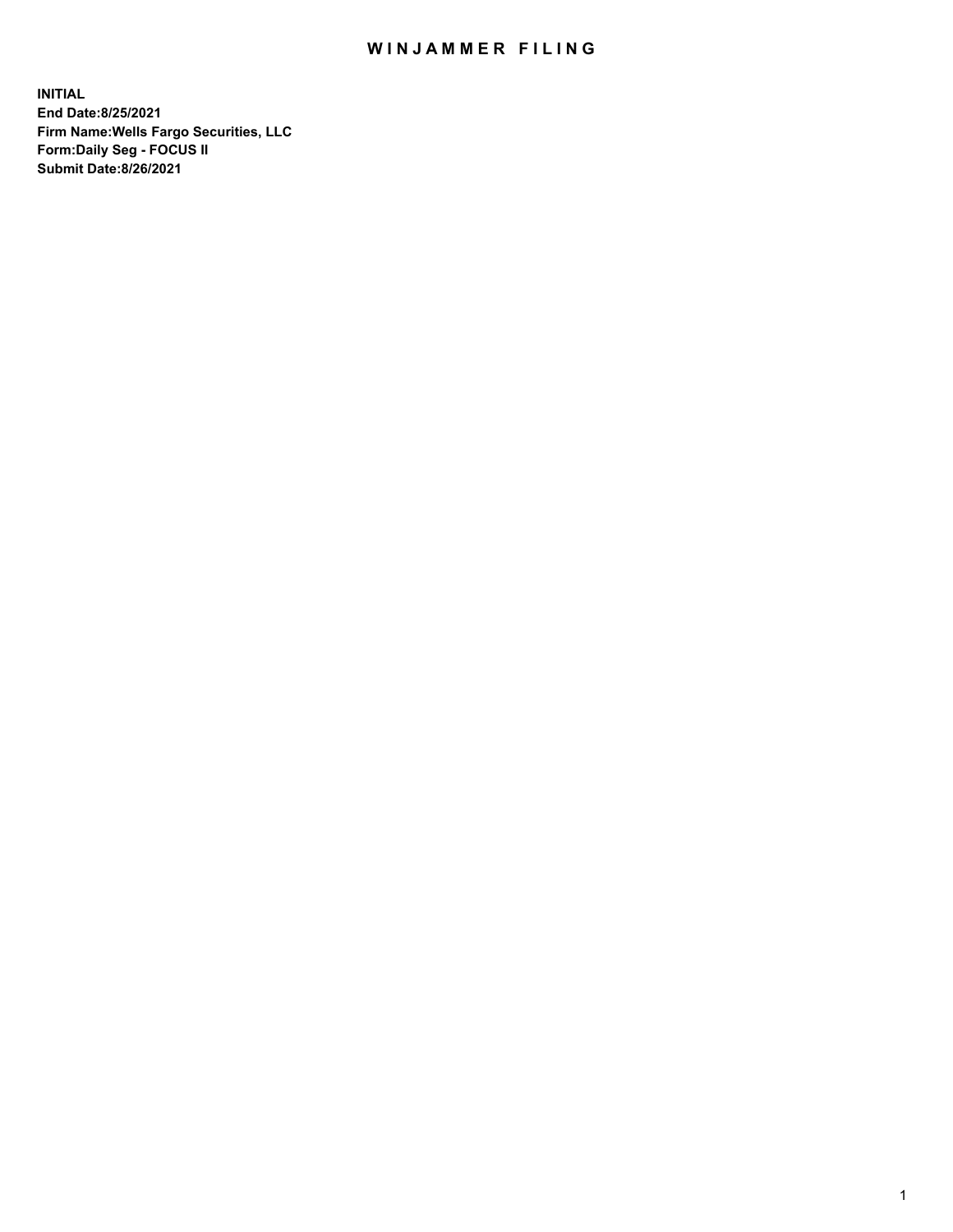**INITIAL End Date:8/25/2021 Firm Name:Wells Fargo Securities, LLC Form:Daily Seg - FOCUS II Submit Date:8/26/2021 Daily Segregation - Cover Page**

| Name of Company                                                                                                                                                                                                                                                                                                                | <b>Wells Fargo Securities LLC</b>                           |
|--------------------------------------------------------------------------------------------------------------------------------------------------------------------------------------------------------------------------------------------------------------------------------------------------------------------------------|-------------------------------------------------------------|
| <b>Contact Name</b>                                                                                                                                                                                                                                                                                                            | James Gnall                                                 |
| <b>Contact Phone Number</b>                                                                                                                                                                                                                                                                                                    | 917-699-6822                                                |
| <b>Contact Email Address</b>                                                                                                                                                                                                                                                                                                   | james.w.gnall@wellsfargo.com                                |
| FCM's Customer Segregated Funds Residual Interest Target (choose one):<br>a. Minimum dollar amount: ; or<br>b. Minimum percentage of customer segregated funds required:% ; or<br>c. Dollar amount range between: and; or<br>d. Percentage range of customer segregated funds required between: % and %.                       | 270,000,000<br><u>0</u><br>0 <sub>0</sub><br>0 <sub>0</sub> |
| FCM's Customer Secured Amount Funds Residual Interest Target (choose one):<br>a. Minimum dollar amount: ; or<br>b. Minimum percentage of customer secured funds required: % ; or<br>c. Dollar amount range between: and; or<br>d. Percentage range of customer secured funds required between:% and%.                          | 40,000,000<br><u>0</u><br>0 <sub>0</sub><br>0 <sub>0</sub>  |
| FCM's Cleared Swaps Customer Collateral Residual Interest Target (choose one):<br>a. Minimum dollar amount: ; or<br>b. Minimum percentage of cleared swaps customer collateral required:% ; or<br>c. Dollar amount range between: and; or<br>d. Percentage range of cleared swaps customer collateral required between:% and%. | 375,000,000<br><u>0</u><br>00<br>00                         |

Attach supporting documents CH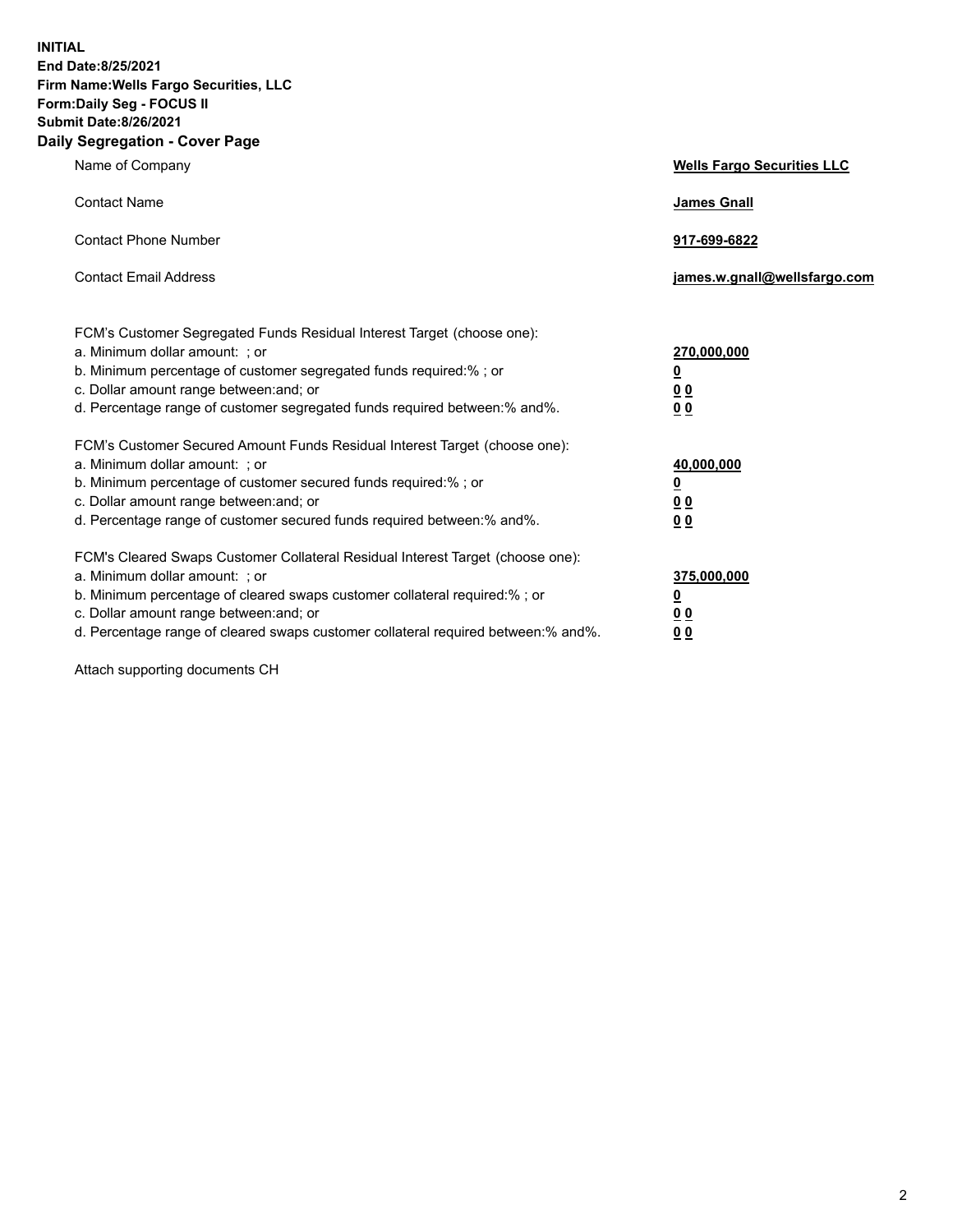**INITIAL End Date:8/25/2021 Firm Name:Wells Fargo Securities, LLC Form:Daily Seg - FOCUS II Submit Date:8/26/2021**

## **Daily Segregation - Secured Amounts**

|     | Foreign Futures and Foreign Options Secured Amounts                                         |                                   |
|-----|---------------------------------------------------------------------------------------------|-----------------------------------|
|     | Amount required to be set aside pursuant to law, rule or regulation of a foreign            | $0$ [7305]                        |
|     | government or a rule of a self-regulatory organization authorized thereunder                |                                   |
| 1.  | Net ledger balance - Foreign Futures and Foreign Option Trading - All Customers             |                                   |
|     | A. Cash                                                                                     | 211,620,679 [7315]                |
|     | B. Securities (at market)                                                                   | 210,348,976 [7317]                |
| 2.  | Net unrealized profit (loss) in open futures contracts traded on a foreign board of trade   | 32,591,761 [7325]                 |
| 3.  | Exchange traded options                                                                     |                                   |
|     | a. Market value of open option contracts purchased on a foreign board of trade              | $0$ [7335]                        |
|     | b. Market value of open contracts granted (sold) on a foreign board of trade                | -39,034 [7337]                    |
| 4.  | Net equity (deficit) (add lines 1. 2. and 3.)                                               | 454,522,382 [7345]                |
| 5.  | Account liquidating to a deficit and account with a debit balances - gross amount           | 17,758,346 [7351]                 |
|     | Less: amount offset by customer owned securities                                            | -17,757,730 [7352] 616 [7354]     |
| 6.  | Amount required to be set aside as the secured amount - Net Liquidating Equity              | 454,522,998 [7355]                |
|     | Method (add lines 4 and 5)                                                                  |                                   |
| 7.  | Greater of amount required to be set aside pursuant to foreign jurisdiction (above) or line | 454,522,998 [7360]                |
|     | 6.                                                                                          |                                   |
|     | FUNDS DEPOSITED IN SEPARATE REGULATION 30.7 ACCOUNTS                                        |                                   |
| 1.  | Cash in banks                                                                               |                                   |
|     | A. Banks located in the United States                                                       | 76,216,723 [7500]                 |
|     | B. Other banks qualified under Regulation 30.7                                              | 29,993,193 [7520] 106,209,916     |
|     |                                                                                             | [7530]                            |
| 2.  | Securities                                                                                  |                                   |
|     | A. In safekeeping with banks located in the United States                                   | 129,655,713 [7540]                |
|     | B. In safekeeping with other banks qualified under Regulation 30.7                          | 0 [7560] 129,655,713 [7570]       |
| 3.  | Equities with registered futures commission merchants                                       |                                   |
|     | A. Cash                                                                                     | 70,863,637 [7580]                 |
|     | <b>B.</b> Securities                                                                        | 100,708,209 [7590]                |
|     | C. Unrealized gain (loss) on open futures contracts                                         | $-36,132,347$ [7600]              |
|     | D. Value of long option contracts                                                           | $0$ [7610]                        |
|     | E. Value of short option contracts                                                          | -39,034 [7615] 135,400,465 [7620] |
| 4.  | Amounts held by clearing organizations of foreign boards of trade                           |                                   |
|     | A. Cash                                                                                     | $0$ [7640]                        |
|     | <b>B.</b> Securities                                                                        | $0$ [7650]                        |
|     | C. Amount due to (from) clearing organization - daily variation                             | $0$ [7660]                        |
|     | D. Value of long option contracts                                                           | $0$ [7670]                        |
|     | E. Value of short option contracts                                                          | 0 [7675] 0 [7680]                 |
| 5.  | Amounts held by members of foreign boards of trade                                          |                                   |
|     | A. Cash                                                                                     | -78,914,768 [7700]                |
|     | <b>B.</b> Securities                                                                        | 200,110,201 [7710]                |
|     | C. Unrealized gain (loss) on open futures contracts                                         | 73,172,469 [7720]                 |
|     | D. Value of long option contracts                                                           | $0$ [7730]                        |
|     | E. Value of short option contracts                                                          | 0 [7735] 194,367,902 [7740]       |
| 6.  | Amounts with other depositories designated by a foreign board of trade                      | $0$ [7760]                        |
| 7.  | Segregated funds on hand                                                                    | $0$ [7765]                        |
| 8.  | Total funds in separate section 30.7 accounts                                               | 565,633,996 [7770]                |
| 9.  | Excess (deficiency) Set Aside for Secured Amount (subtract line 7 Secured Statement         | 111,110,998 [7380]                |
|     | Page 1 from Line 8)                                                                         |                                   |
| 10. | Management Target Amount for Excess funds in separate section 30.7 accounts                 | 40,000,000 [7780]                 |

11. Excess (deficiency) funds in separate 30.7 accounts over (under) Management Target **71,110,998** [7785]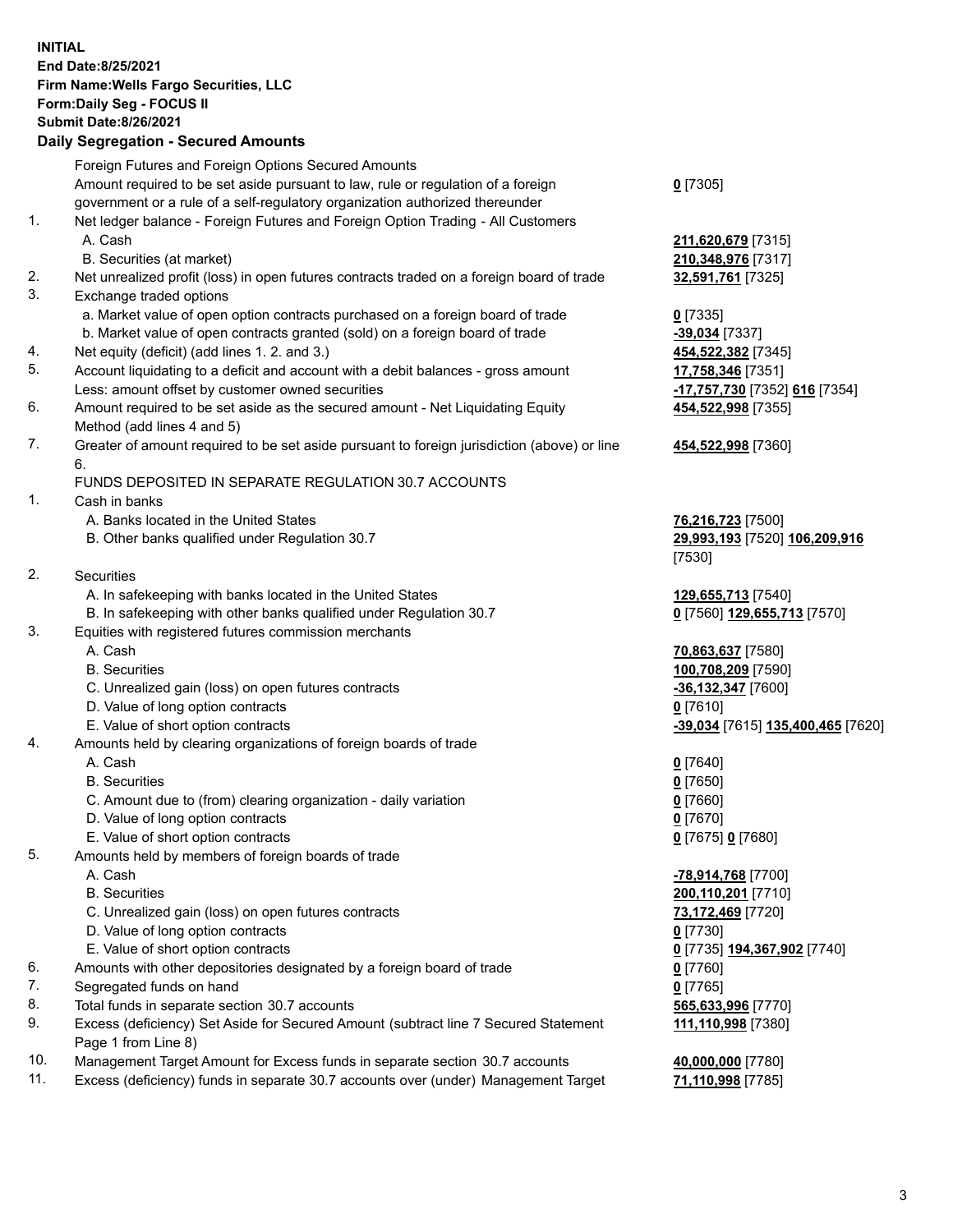**INITIAL End Date:8/25/2021 Firm Name:Wells Fargo Securities, LLC Form:Daily Seg - FOCUS II Submit Date:8/26/2021 Daily Segregation - Segregation Statement** SEGREGATION REQUIREMENTS(Section 4d(2) of the CEAct) 1. Net ledger balance A. Cash **3,537,347,467** [7010] B. Securities (at market) **1,971,244,919** [7020] 2. Net unrealized profit (loss) in open futures contracts traded on a contract market **-743,709,568** [7030] 3. Exchange traded options A. Add market value of open option contracts purchased on a contract market **1,417,019,822** [7032] B. Deduct market value of open option contracts granted (sold) on a contract market **-1,398,079,568** [7033] 4. Net equity (deficit) (add lines 1, 2 and 3) **4,783,823,072** [7040] 5. Accounts liquidating to a deficit and accounts with debit balances - gross amount **90,443,859** [7045] Less: amount offset by customer securities **-90,443,759** [7047] **100** [7050] 6. Amount required to be segregated (add lines 4 and 5) **4,783,823,172** [7060] FUNDS IN SEGREGATED ACCOUNTS 7. Deposited in segregated funds bank accounts A. Cash **174,621,466** [7070] B. Securities representing investments of customers' funds (at market) **25,012,751** [7080] C. Securities held for particular customers or option customers in lieu of cash (at market) **862,056,353** [7090] 8. Margins on deposit with derivatives clearing organizations of contract markets A. Cash **2,047,095,904** [7100] B. Securities representing investments of customers' funds (at market) **1,055,244,049** [7110] C. Securities held for particular customers or option customers in lieu of cash (at market) **1,109,188,566** [7120] 9. Net settlement from (to) derivatives clearing organizations of contract markets **-9,507,179** [7130] 10. Exchange traded options A. Value of open long option contracts **1,417,019,822** [7132] B. Value of open short option contracts **-1,398,079,568** [7133] 11. Net equities with other FCMs A. Net liquidating equity **0** [7140] B. Securities representing investments of customers' funds (at market) **0** [7160] C. Securities held for particular customers or option customers in lieu of cash (at market) **0** [7170] 12. Segregated funds on hand **0** [7150] 13. Total amount in segregation (add lines 7 through 12) **5,282,652,164** [7180] 14. Excess (deficiency) funds in segregation (subtract line 6 from line 13) **498,828,992** [7190] 15. Management Target Amount for Excess funds in segregation **270,000,000** [7194] 16. Excess (deficiency) funds in segregation over (under) Management Target Amount **228,828,992** [7198]

Excess